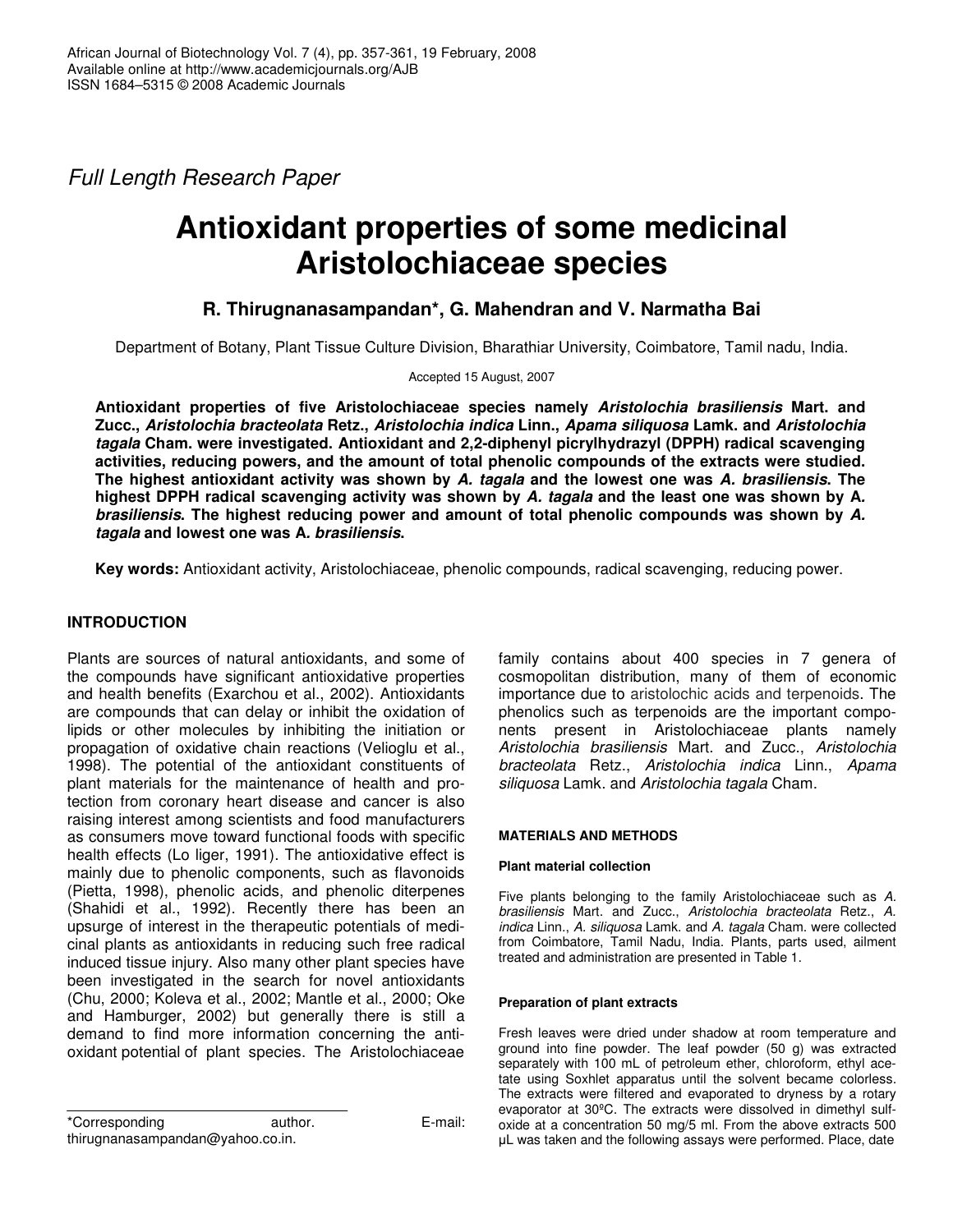**Table 1.** Botanical names, parts used, ailments treated, and preparations of Aristolochiaceae species.

| <b>Botanical name</b>                     | <b>Parts used</b> | <b>Ailment treated</b> | Administration |
|-------------------------------------------|-------------------|------------------------|----------------|
| Aristolochia brasiliensis Mart, and Zucc. | Leaves            | Dry cough              | Decoction      |
| Aristolochia bracteolata Retz.            | Leaves            | Anti inflammatory      | Decoction      |
| Aristolochia indica, Linn.                | Leaves/Roots      | Cardiotonic, diuretic  | Decoction      |
| Apama siliquosa, Lamk.                    | Leaves/Roots      | Healing ulcers, burns  | Decoction      |
| Aristolochia tagala, Cham.                | Whole plant       | Anti-implantation      | Decoction      |

**Table 2.** Plants, place, date, altitude, parts used and extraction solvents of the Aristolochiaceae species.

| <b>Species</b>                               | <b>Place</b> | <b>Collection date</b> | Altitude (m) | <b>Extraction solvent</b>                  |
|----------------------------------------------|--------------|------------------------|--------------|--------------------------------------------|
| Aristolochia brasiliensis Mart.<br>and Zucc. | Coimbatore   | 12 Sep-2006            | 400          | Petroleum ether, Chloroform, Ethyl acetate |
| Aristolochia bracteolata Retz.               | Coimbatore   | 12 Sep-2006            | 400          | Petroleum ether, Chloroform, Ethyl acetate |
| Aristolochia indica Linn.                    | Coimbatore   | 1 Aug-2006             | 400          | Petroleum ether, Chloroform, Ethyl acetate |
| Apama siliquosa Lamk.                        | Coimbatore   | l Aug-2006             | 400          | Petroleum ether, Chloroform, Ethyl acetate |
| Aristolochia tagala Cham.                    | Coimbatore   | Aug-2006               | 400          | Petroleum ether, Chloroform, Ethyl acetate |

of collection, altitude, and extraction solvent are tabulated in Table 2.

#### **Antioxidant activity**

The antioxidant activity was determined by ammonium thiocyanate assay (Lee et al., 2002). 500 µL of the extract, 200 µL of diluted linoleic acid (25 mg/mL 99 ethanol) and 400 µL of 50 mM phosphate buffer (pH 7.4) was mixed and incubated at 40ºC for 15 min. Aliquot (100 µL) from the reaction mixture was mixed with reaction solution containing 3 mL of 70% ethanol, 100 µL of ammonium thiocyanate (300 mg/mL distilled water) and 100 µL of ferrous chloride (2.45 mg/mL in 3.5% hydrochloric acid). Final reaction solution was mixed and incubated at room temperature for 3 min. Absorbance was measured at 500 nm. Linoleic acid emulsion without extract served as control. Inhibition of linoleic acid oxidation was calculated by using the following formula:

% Inhibition =  $[(control OD - sample OD)/control OD] X 100$ .

#### **DPPH radical scavenging activity**

2,2-Diphenyl picrylhydrazyl (DPPH) free radicals scavenging activity was assessed according to Blois (1958), with a slight modification. 500 µL of extract solution was mixed with 1 mL of 0.1 mM DPPH in ethanol solution and 450 µL of 50 mM Tris-HCl buffer (pH 7.4) was added. The solution was incubated at 37ºC for 30 min and reduction of DPPH free radicals was measured by reading the absorbance at 517 nm. Control was maintained. Ascorbic acid solution was used for comparison. This activity is given as % DPPH scavenging and calculated according to the following equation:

% DPPH scavenging = [(control OD – sample OD) / (control OD)] X 100

#### **Reducing power**

Reducing power assay was carried out as described by Yildirim et al. (2001). 500 µL of the extract was mixed with 2.5 mL of phos-

phate buffer (0.2 M, pH 6.6) and 2.5 mL of 1% potassium ferricyanide. The reaction mixture was incubated at 50ºC for 30 min. Afterwards, 2.5 mL of 10% trichloroacetic acid was added to the mixture and centrifuged for 10 min at 3000 rpm. 2.5 mL supernatant solution was mixed with 2.5 mL of distilled water and 0.5 mL of 0.1% ferric chloride. Absorbance was measured at 700 nm. Ascorbic acid solution was used for comparison. Increased absorbance of the reaction mixture indicated increased reducing power.

#### **Determination of amount of total phenolic compounds**

The amounts of total phenolic content of the extracts were determined by the method described by Singleton et al. (1999). 500 l the extract was transferred to a 100 mL Erlenmeyer flask and the final volume was adjusted to 46 mL by addition of distilled water. 1 mL of Folin-Ciocalteau reactive solution was added and incubated at room temperature for 3 min. 3 mL of 2% sodium carbonate solution was added and the mixture was shaken on a shaker for 2 h at room temperature. The absorbance was measured at 760 nm. Gallic acid was used as the standard for a calibration curve. The phenolic compound content was expressed as gallic acid equivalent.

#### **Statistical analysis**

Each of the experiment was performed in triplicate. The results shown are the means of these measurements (Table 3, 4, 5, 6). Data were analyzed with SPSS software to determine the correlation between antioxidant properties in an extract. Pearson parametric correlation analysis was carried out using SPSS software (Version 10).

## **RESULTS AND DISCUSSION**

In *Aristolochiaceae*, the aristolochic acids I and II are predominant. Aristolochic acid I, IV and terpenoids have been characterized from stems of *A. manshuriensis* (Nakanishi et al., 1982). Extensive investigations on the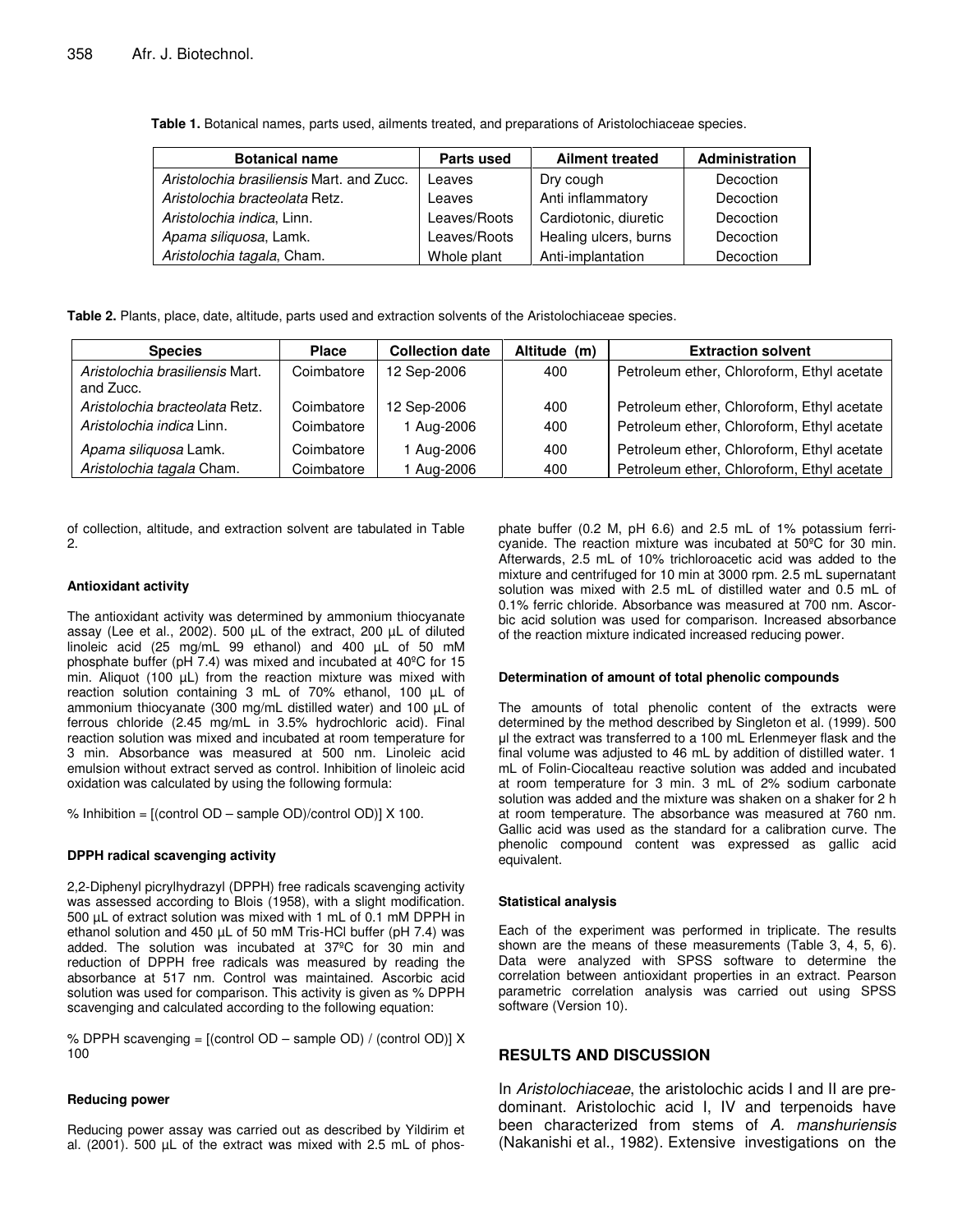|                 |       | <b>Petroleum ether</b> |       |       | Chloroform |       | <b>Ethyl acetate</b> |       |       |
|-----------------|-------|------------------------|-------|-------|------------|-------|----------------------|-------|-------|
| <b>Plant</b>    | 10    | 50                     | 100   | 10    | 50         | 100   | 10                   | 50    | 100   |
| A. brasiliensis | 6.7   | 20.28                  | 10.68 | 19.38 | 17.02      | 1.63  | 36.14                | 21.37 | 3.62  |
| A. bracteolata  | 49    | 26.17                  | 9.05  | 35.68 | 18.47      | 11.32 | 57.88                | 17.3  | 9.32  |
| A. indica       | 35.13 | 29.17                  | 19.38 | 21.55 | 9.78       | 3.89  | 40.21                | 26.08 | 19.38 |
| A. siliquosa    | 45.65 | 35.5                   | 9.42  | 29.34 | 18.84      | 11.14 | 35.14                | 19.2  | 9.14  |
| A. tagala       | 57.42 | 36.23                  | 21.01 | 12.31 | 8.87       | 0     | 56.15                | 47.14 | 33.78 |

**Table 3.** Results of ammonium thiocyanate assay (%) of the Aristolochiaceae species.

**Table 4.** DPPH radical scavenging activity of the Aristolochiaceae species.

|                 | <b>Petroleum ether</b> |       |       |       | <b>Chloroform</b> |       | Ethyl acetate |       |       |
|-----------------|------------------------|-------|-------|-------|-------------------|-------|---------------|-------|-------|
| <b>Plant</b>    | 10                     | 50    | 100   | 10    | 50                | 100   | 10            | 50    | 100   |
| A. brasiliensis | 16.51                  | 14.23 | 13.5  | 16.74 | 13.05             | 13.5  | 45.34         | 14.23 | 13.05 |
| A. bracteolata  | 55.67                  | 18.37 | 14.23 | 59.98 | 13.5              | 36.67 | 19.36         | 15.52 | 17.84 |
| A. indica       | 39.42                  | 16.15 | 15.52 | 20.29 | 18.36             | 15.11 | 22.11         | 16.22 | 35.81 |
| A. siliguosa    | 58.62                  | 14.23 | 11.18 | 35.91 | 20.29             | 11.98 | 11.98         | 11.98 | 12    |
| A. tagala       | 71.2                   | 37.5  | 16.15 | 15.52 | 11.98             | 12    | 46.5          | 34.98 | 13.5  |

**Table 5.** Reducing power activity of the Aristolochiaceae species.

|                 | <b>Petroleum ether</b> |      |      |      | <b>Chloroform</b> |      | <b>Ethyl acetate</b> |      |      |
|-----------------|------------------------|------|------|------|-------------------|------|----------------------|------|------|
| <b>Plant</b>    | 10                     | 50   | 100  | 10   | 50                | 100  | 10                   | 50   | 100  |
| A. brasiliensis | 0.52                   | 0.58 | 0.61 | 0.46 | 0.76              | 1.01 | 0.77                 | 0.95 | 1.19 |
| A. bracteolata  | 0.60                   | 0.72 | 0.94 | 0.56 | 0.73              | 0.98 | 0.69                 | 0.97 | 1.25 |
| A. indica       | 0.61                   | 0.77 | 0.89 | 0.64 | 0.78              | 0.90 | 0.85                 | 0.97 | 1.01 |
| A. siliguosa    | 0.66                   | 0.74 | 0.87 | 0.69 | 0.72              | 0.84 | 0.86                 | 0.95 | 1.05 |
| A. tagala       | 0.73                   | 0.84 | 0.26 | 0.71 | 0.81              | 0.87 | 0.92                 | 1.09 | 1.28 |

Table 6. Total poly phenols (µg) of the Aristolochiaceae species.

|                 | <b>Petroleum ether</b> |    |     |    | Chloroform |     | <b>Ethyl acetate</b> |    |     |
|-----------------|------------------------|----|-----|----|------------|-----|----------------------|----|-----|
| <b>Plant</b>    | 10                     | 50 | 100 | 10 | 50         | 100 | 10                   | 50 | 100 |
| A. brasiliensis | 18                     | 27 | 40  | 18 | 22         | 22  | 28                   | 34 | 44  |
| A. bracteolata  | 22                     | 36 | 49  | 20 | 25         | 37  | 25                   | 28 | 33  |
| A. indica       | 20                     | 26 | 33  | 20 | 31         | 40  | 24                   | 31 | 44  |
| A. siliquosa    | 21                     | 27 | 30  | 18 | 22         | 22  | 34                   | 42 | 44  |
| A. tagala       | 20                     | 39 | 34  | 30 | 41         | 50  | 19                   | 24 | 30  |

terpenoids of *Aristolochia* genus have been carried out since 1935 and more than 200 terpenoids have been isolated and characterized by research groups in Rio de Janeiro, Araraquara (Brazil), Nanjing, Beijing (China), Tainan (Taiwan), Bombay (India) and Bonn (Germany) (Tian-Shung et al., 2004).

All the extracts exhibited antioxidant properties. The most effective free radical scavenging activity was shown by all three solvent extracts of *A. tagala*, the least activity was observed in *A. brasiliensis* (Tables 3 - 6). The most effective antioxidant and DPPH radical scavenging potential was shown by petroleum ether and ethyl acetate extracts of *A. tagala*, the least activity was shown by *A. brasiliensis* (Tables 3 and 4). Reducing power activity and amount of total polyphenols were high in chloroform extract of *A. indica* and ethyl acetate extract of *A. tagala*. The least activity was shown by *A. brasiliensis* (Tables 5 and 6).

Data were analyzed with SPSS software showed a correlation between antioxidant properties in an extract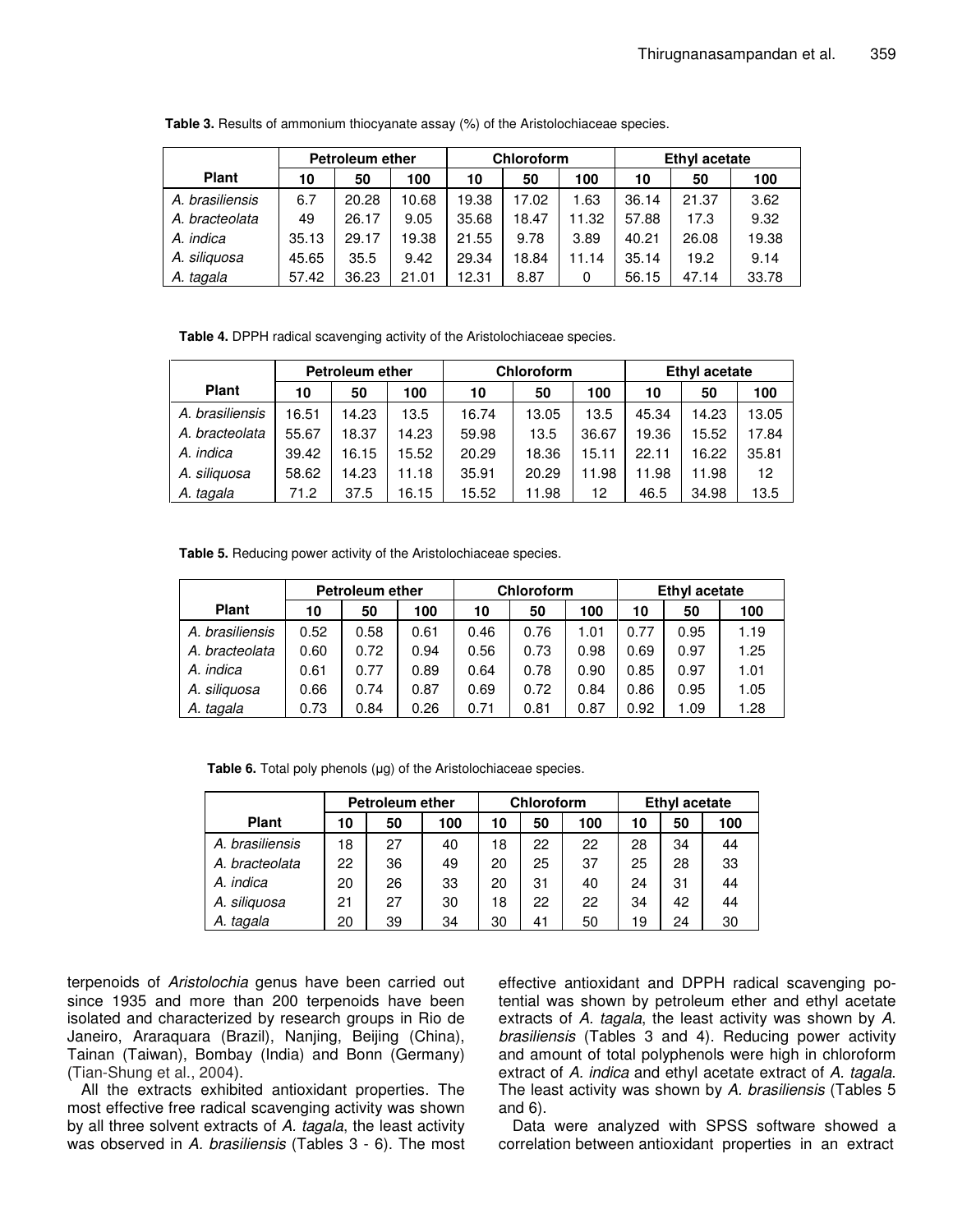I.

**Table 7.** P-values of correlation analysis *A. brasiliensis* petroleum ether (I), chloroform (II) and ethyly acetate (III) extract.

|             | <b>DPPH</b> | RP        | <b>APC</b> |
|-------------|-------------|-----------|------------|
| AA          | 0.632       | 0.695     | 0.883      |
| <b>DPPH</b> |             | 0.063     | 0.251      |
| <b>RP</b>   |             |           | 0.188      |
| Η.          |             |           |            |
|             | <b>DPPH</b> | <b>RP</b> | <b>APC</b> |
| AA          | 0.660       | 0.289     | 0.589      |
| <b>DPPH</b> |             | 0.371     | 0.071      |
| RP          |             |           | 0.300      |
| III.        |             |           |            |
|             | <b>DPPH</b> | RP        | <b>APC</b> |
| AA          | 0.346       | 0.019     | 0.058      |
| <b>DPPH</b> |             | 0.365     | 0.404      |
| RP          |             |           | 0.039      |

AA, Antioxidant activity; DPPH activity; RP, reducing power activity; APC, amount of phenoloic compounds.

**Table 8.** P-values of correlation analysis *A. bracteolata* petroleum ether (I), chloroform (II) and ethyly acetate (III) extract.

|             | <b>DPPH</b> | RP    | <b>APC</b> |
|-------------|-------------|-------|------------|
| AA          | 0.223       | 0.159 | 0.039      |
| <b>DPPH</b> |             | 0.383 | 0.262      |
| RP          |             |       | 0.121      |
| ΙΙ.         |             |       |            |
|             | <b>DPPH</b> | RP    | <b>APC</b> |
| AA          | 0.517       | 0.219 | 0.298      |
| <b>DPPH</b> |             | 0.735 | 0.814      |
| RP          |             |       | 0.079      |
| III.        |             |       |            |
|             | <b>DPPH</b> | RP    | APC        |
| AA          | 0.507       | 0.235 | 0.327      |
| <b>DPPH</b> |             | 0.743 | 0.834      |
| RP          |             |       | 0.091      |

AA, Antioxidant activity; DPPH activity; RP, reducing power activity; APC, amount of phenoloic compounds.

exists (Tables 7 to 11). From these tables, we suggest that antioxidant activity may be affected by different parameters, such as DPPH free radicals scavenging activity, reducing power and amount of phenolic compounds. Effects of these parameters are changeable. For example, there is a correlation between antioxidant and DPPH activity in petroleum ether and ethyl acetate ex**Table 9.** P-values of correlation analysis *A. indica* petroleum ether (I), chloroform (II) and ethyly acetate (III) extract.

I.

| ι.          |             |           |            |
|-------------|-------------|-----------|------------|
|             | <b>DPPH</b> | <b>RP</b> | <b>APC</b> |
| AA          | 0.407       | 0.141     | 0.061      |
| <b>DPPH</b> |             | 0.266     | 0.347      |
| RP          |             |           | 0.081      |
| Ш.          |             |           |            |
|             | <b>DPPH</b> | <b>RP</b> | <b>APC</b> |
| AA          | 0.214       | 0.093     | 0.084      |
| <b>DPPH</b> |             | 0.121     | 0.130      |
| RP          |             |           | 0.008      |
| Ш.          |             |           |            |
|             | DPPH        | RP        | <b>APC</b> |
| AA          | 0.652       | 0.050     | 0.238      |
| DPPH        |             | 0.702     | 0.413      |

AA, Antioxidant activity; DPPH activity; RP, reducing power activity; APC, amount of phenoloic compounds.

RP 0.288

|  | <b>Table 10.</b> P-values of correlation analysis A. |  |  |  |
|--|------------------------------------------------------|--|--|--|
|  | siliguosa petroleum ether (I), chloroform (II) and   |  |  |  |
|  | ethyly acetate (III) extract.                        |  |  |  |

|             | <b>DPPH</b> | RP    | <b>APC</b> |
|-------------|-------------|-------|------------|
| AA          | 0.455       | 0.071 | 0.279      |
| <b>DPPH</b> |             | 0.384 | 0.176      |
| RP          |             |       | 0.208      |
| Ⅱ.          |             |       |            |
|             | <b>DPPH</b> | RP    | <b>APC</b> |
| AA          | 0.055       | 0.269 | 0.277      |
| <b>DPPH</b> |             | 0.323 | 0.222      |
| RP          |             |       | 0.546      |
|             |             |       |            |
| Ш.          |             |       |            |

|             | <b>DPPH</b> | <b>RP</b> | <b>APC</b> |
|-------------|-------------|-----------|------------|
| AA          | 0.498       | 0.184     | 0.048      |
| <b>DPPH</b> |             | 0.314     | 0.546      |
| RP          |             |           | 0.232      |

AA, Antioxidant activity; DPPH activity; RP, reducing power activity; APC, amount of phenoloic compounds.

tracts of *A. tagala* (Table 11). In *A. bracteolata* antioxidant investigations of the ethanol extract along with its two successive fractions using nitric oxide and (DPPH) induced free radical assay methods showed good free radical scavenging activity (Shirwaikar and Somashekar, 2003). Like antioxidant activity and DPPH there are sta